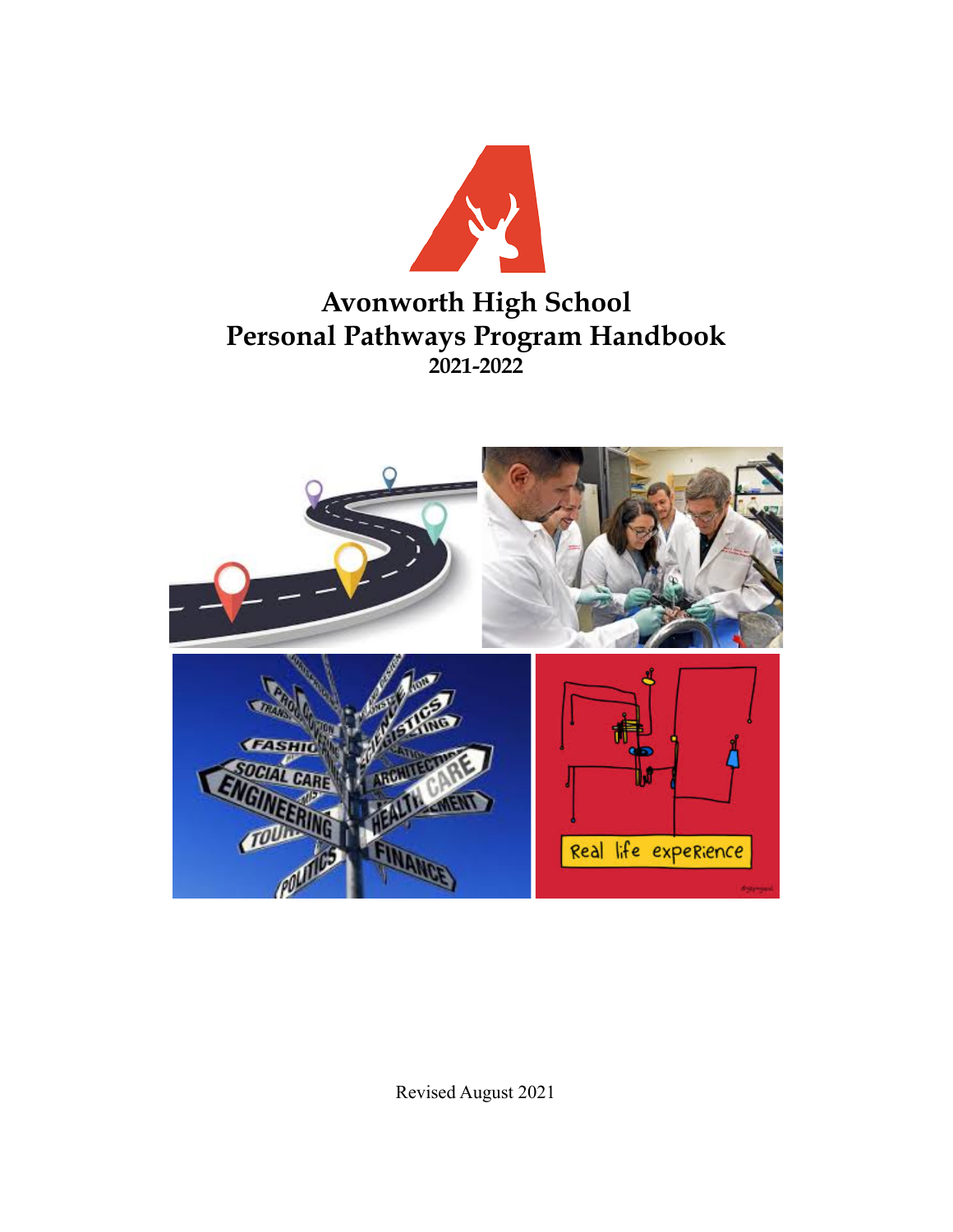# **Avonworth High School Personal Pathways Program**

## **Introduction**

Students must begin career and college preparation during high school to prepare for the needs of today's global workforce and to find a passion that inspires each of them. Today's employers demand a new set of skills from graduates entering a dynamic, competitive marketplace. A pathway model exposes students to jobs that will match their skills and areas of interest and empowers them to emerge as future leaders and problem-solvers through project-based learning activities in the core curriculum and in their elective choices.

# **What are Personal Pathways?**

The Personal Pathways Program is a focused framework linking curricular choices with career and college readiness and are also referred to as career academies. Career academies have been widely adopted in the United States for over 40 years. The aims of this structure are to blend disciplines and academic rigor with a curriculum spanning college-readiness and workplace knowledge and to engage students with relevant experiences in chosen careers or industries.

After their  $9<sup>th</sup>$  grade year, students will have the option of selecting one of six career pathways to focus their elective choices and out-of-school experiences (job shadows, internships, apprenticeships, graduation project) to an area of their own interest. Students may choose to take elective courses outside of their respective academies as well.

# **Avonworth Personal Pathways**

Pathway for Innovative Arts & Communications Pathway for Business, Finance & Entrepreneurship Pathway for Health & Medicine Pathway for Public and International Relations Pathway for Science, Technology, Engineering & Mathematics Pathway for A.W. Beattie Career Center\*

\*The Avonworth Personal Pathways Program complement the career training offered at the A.W. Beattie Career Center that has programs for sports medicine, auto body repair, carpentry, veterinary tech, dentistry, computer systems technology, cosmetology, culinary, early childhood development, among others.

# **Benefits of Avonworth Personal Pathways Program**

Students will gain exposure to many different fields and can personalize their educational journey with elective choices and relevant experiences alongside leaders in their area of interest. Students will develop a portfolio in their area that can be used as a springboard for their graduation project. They will also develop soft skills and will learn about the job market in their potential career path. By extending school/business/community partnerships, our students will also be provided more opportunities to apply knowledge and skills in real-world situations through project-based learning activities in the classroom and through experiences outside of the classroom.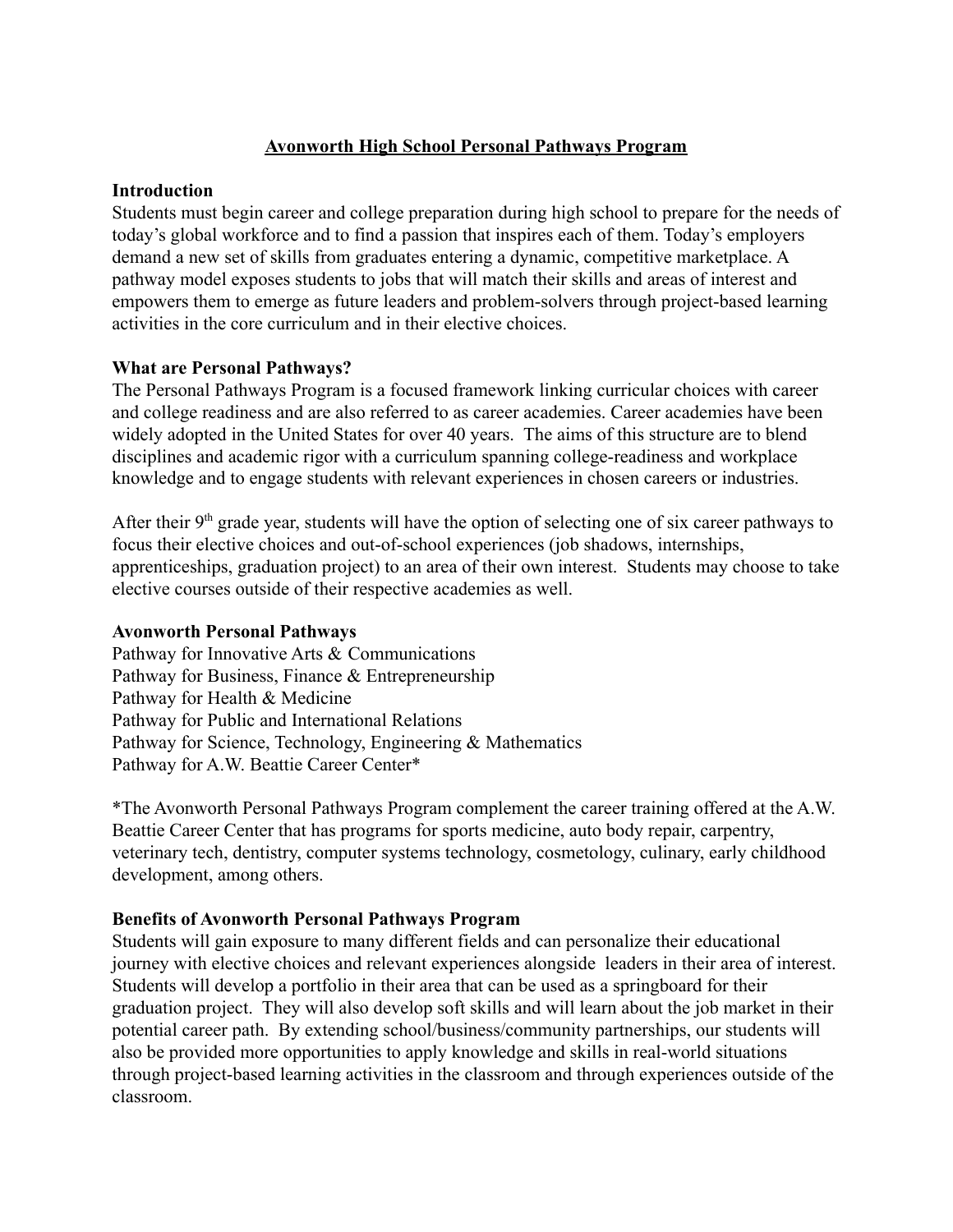## **Personal Pathways Framework**

Students can apply for a specific pathway after their  $9<sup>th</sup>$  grade year and after participating in an overview day of exposure to Pathway opportunities. Participation is voluntary. Applications will be reviewed by the high school administration and pathway teacher leaders. Students will gain career exposure and participate in job readiness workshops during their  $9<sup>th</sup>$  grade year, as well as discover connections to careers in their core classes. Students then have the option to apply for a pathway to further personalize their learning through elective choices, career experiences, and extracurricular activities. When a student meets the requirements of their chosen pathway, he or she will be awarded certification upon graduation.

Students can switch from one pathway to another only if there is time to earn enough credits in the newly chosen pathway and will benefit a student in his or her future endeavors. In order to complete the transfer students will need to complete a transfer document signed by both pathway leaders. This document will include a checklist of already completed tasks and experience hours.

Students can only participate in one pathway at a time, but are often afforded an opportunity to participate in positive, collaborative opportunities and offered to all Pathway students.

A student can join a pathway as a senior only if they agree to present their case for participation in front of 3 or more pathway leaders. The leaders will then make a final decision. Please note that a student cannot earn an honors cord if they have not been in a pathway prior to their senior year.

| Subject                         | Number Units | Subject                   | Number Units |
|---------------------------------|--------------|---------------------------|--------------|
| English                         |              | <b>Physical Education</b> | 15           |
| <b>Social Studies</b>           | $3*$         | <b>Computer Science</b>   |              |
| <b>Mathematics</b>              | $3*$         | Personal Finance          |              |
| Science                         | $3*$         | The Arts                  |              |
| Technology                      |              | 9th Grade Seminar         |              |
| <b>Elective Credits</b>         |              |                           |              |
| <i>*Flex Core - 1 must be 4</i> |              | <b>Total Credits</b>      |              |

## **Graduation Requirements**

**Personal Pathways Application Requirements** 2.5 QPA

Teacher recommendation Letter of interest/Application Good standing with attendance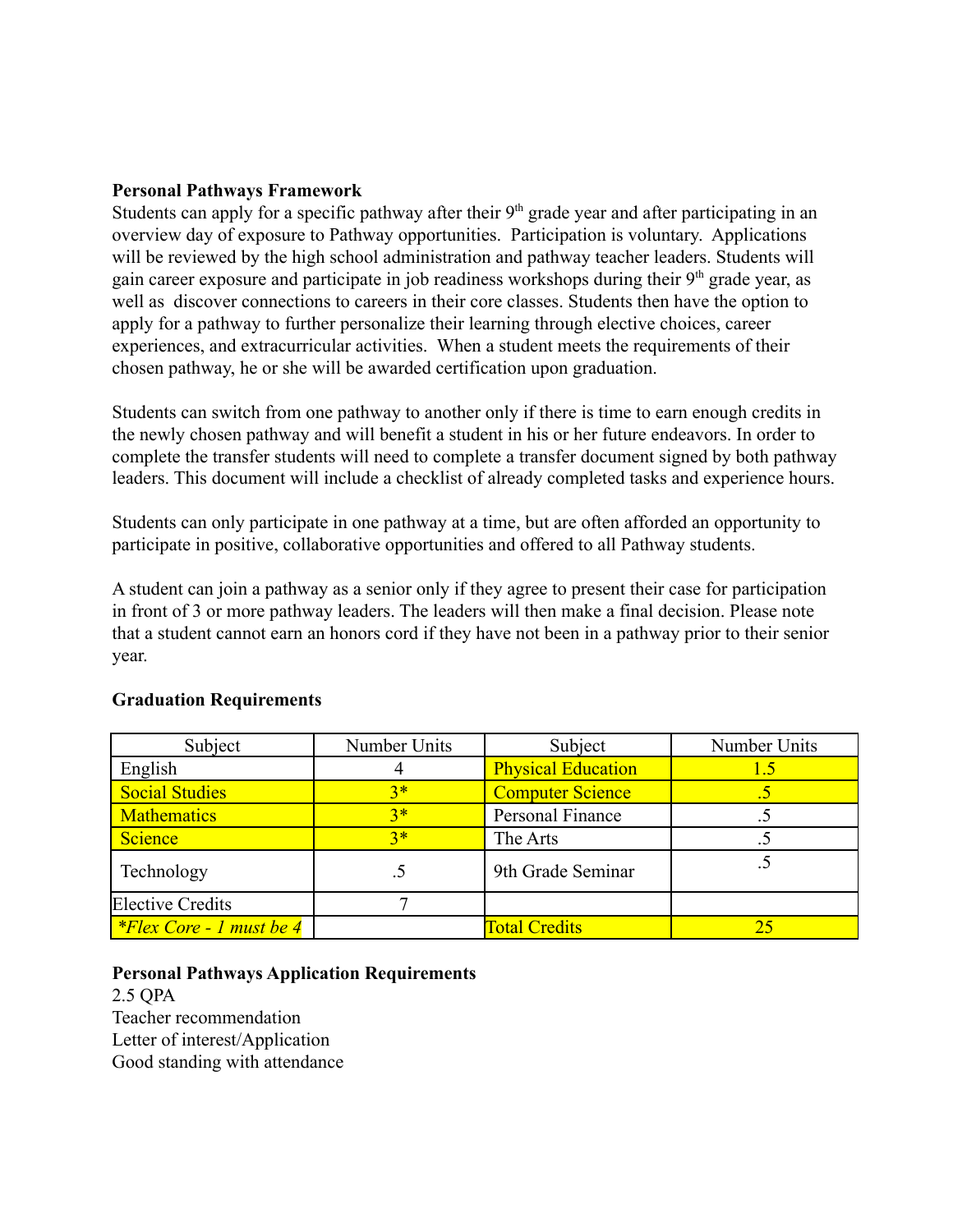# **Personal Pathways Requirements**

Career portfolio (Google site & interview, career research, resume, cover letter, etc.) Career Experiences with professionals (30 hours minimum) Participation in pathway and workforce seminars and opportunities (offered annually - mock interviews, field trips, speakers) Successful completion of professional interview

# **Pathway Leaders**

Each pathway will have one teacher leader. Senior members of the Pathway provide leadership and mentorship to underclassmen members. A new T.A. (Teaching Assistant) Program is being designed in the 2021/2022 school year and is focused on connecting students not only with real-world opportunities but to each other as well.

Duties:

- Review applications for admissions
- Develop, plan, and schedule pathway seminars
- Serve as a liaison between students, teachers, administrators, graduation project coordinator, and outside partners
- Review and assess (annually) pathway program
- Track student completion of pathway requirements
- Serve as a mentor to students within the pathway
- Annually review course offerings within each pathway
- Develop short-term and long-term goals (outreach, partnership development, etc.)

# **Pathway Seminars**

Pathway leaders are expected to plan pathway seminars. Seminars can be used for pathway specific programming, which can include guest speakers, ongoing projects, portfolio development, etc. Prior to scheduling for their 10th grade year, students will attend a seminar introducing them to their pathway options.

In the sophomore year, students will participate in the 10th grade seminar including but not limited to college applications, financial aid, getting the most out of high school, cover letters, personal statements, resumes, senior pathway presentations.

In junior year students will participate in the 11th grade seminar including but not limited to a human resource workshop and mock interview.

In senior year students will participate in the 12th grade seminar including but not limited to exit interviews with the principal, Google Site portfolios, emotional wellness, conflict resolution, and financial literacy.

# **Teacher Externships**

In order to facilitate connections with the classroom and the workforce, teacher externships are encouraged. Externships entail having teachers visit the workplace in industries that apply to their content areas. By being in the work environment, teachers will have a better idea about the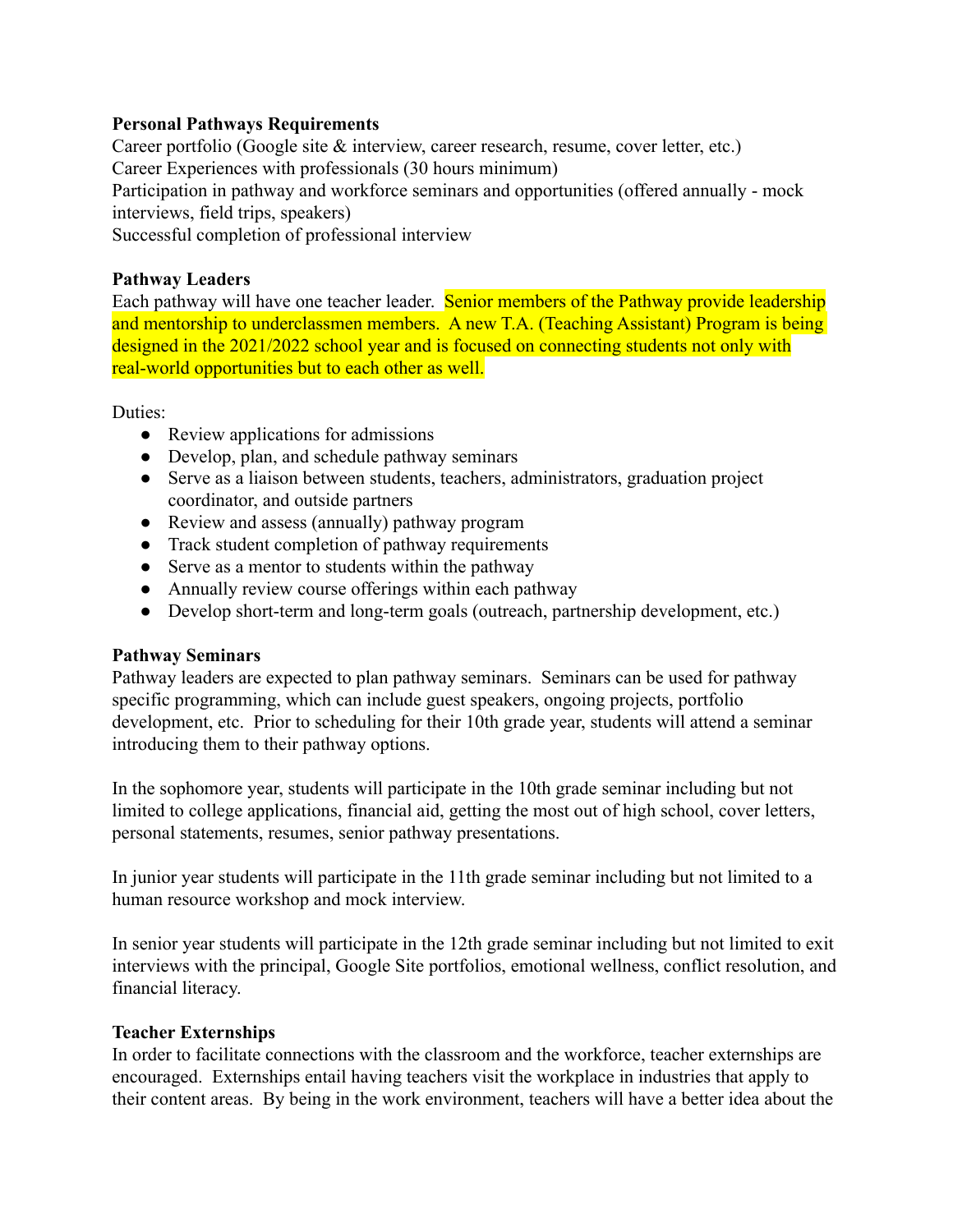needs of the workforce (knowledge, professional skills, soft skills) to incorporate into their teaching.

# **Avonworth Personal Pathways Program Timeline**

The Avonworth Personal Pathways Cohorts are designed to be a three-year program. Freshman year is meant to serve as self-exploration and career introduction for all. Continued exposure, connection, and research is the focus of the sophomore year, targeted experiences and formalizing connections and identifying professional strengths the third year, and interview/college & career transition and professional skill practice the final year. A portfolio will be built throughout the process and will serve as an end product.

# **COVID-19 Adjustments:**

*Experiences and opportunities may be limited due to Covid-19 response again this year. Accommodation and virtual trips and speakers will be scheduled as applicable and valuable. Graduation requirements will be addressed with common sense and safety at the forefront.*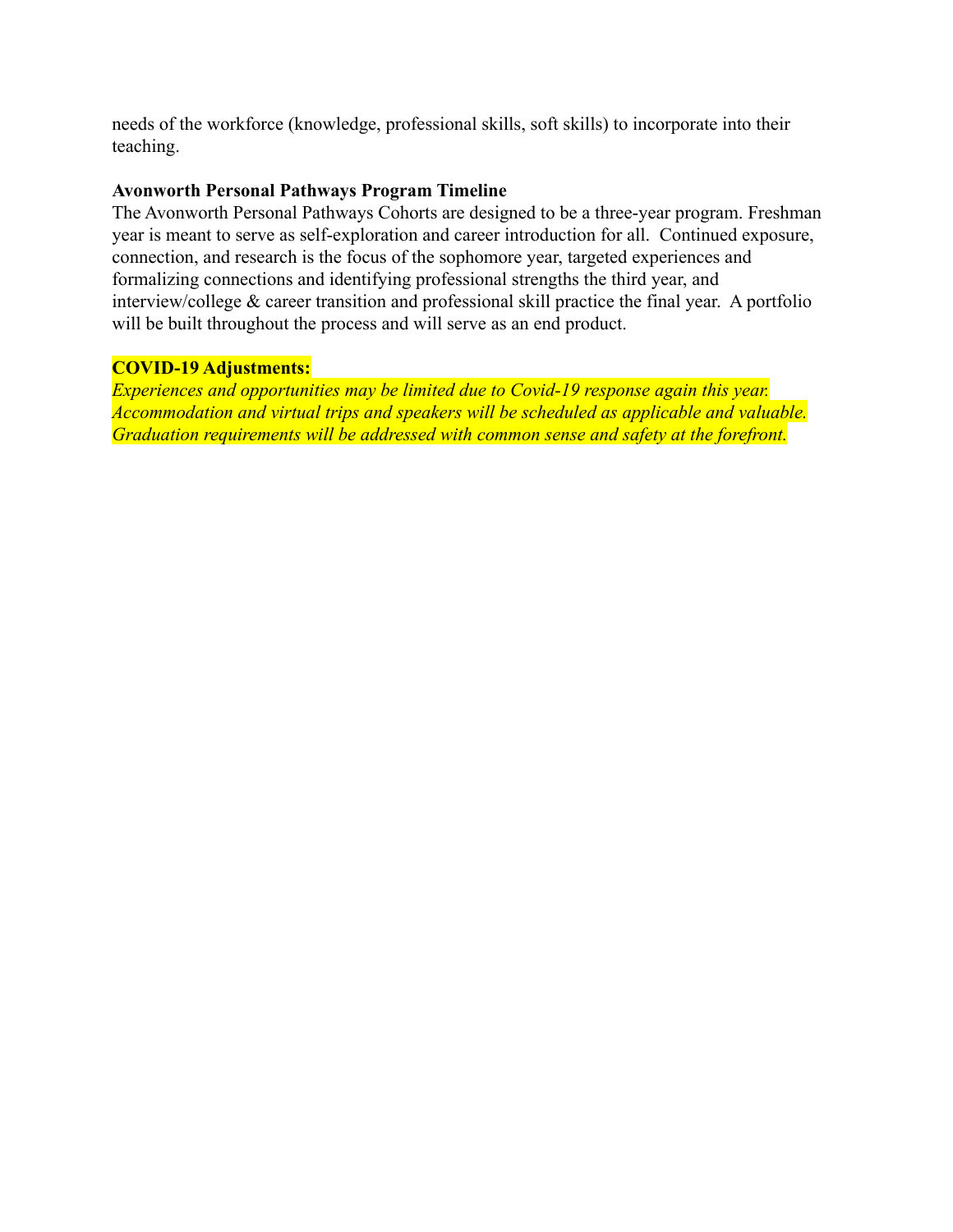# **Sophomore Year**

# **Job Exposure Activities**

**o** These activities may be in the form of career-related field trips, guest lectures on campus, and/or workshops on or off campus. Students are expected to participate and give a written reflection on at least two activities per year. These activities may be led by the Personal Pathways Leader and/or through a class in the curriculum.

# **Professional Communication Workshop in Curriculum**

**Sophomore Pathway Seminar-** In the sophomore year, students will participate in the 10th grade seminar including but not limited to college applications, financial aid, getting the most out of high school, cover letters, personal statements, resumes, senior pathway presentations.

# **Portfolio**

**o** Students will continue building their digital capstone portfolios. Second year uploads should include examples of professional communication, and at least two job exposure activity reflections.

Portfolio Checklist: Updated resume, personal statements, examples of professional communication, and sophomore reflection with appropriate images from sophomore activities.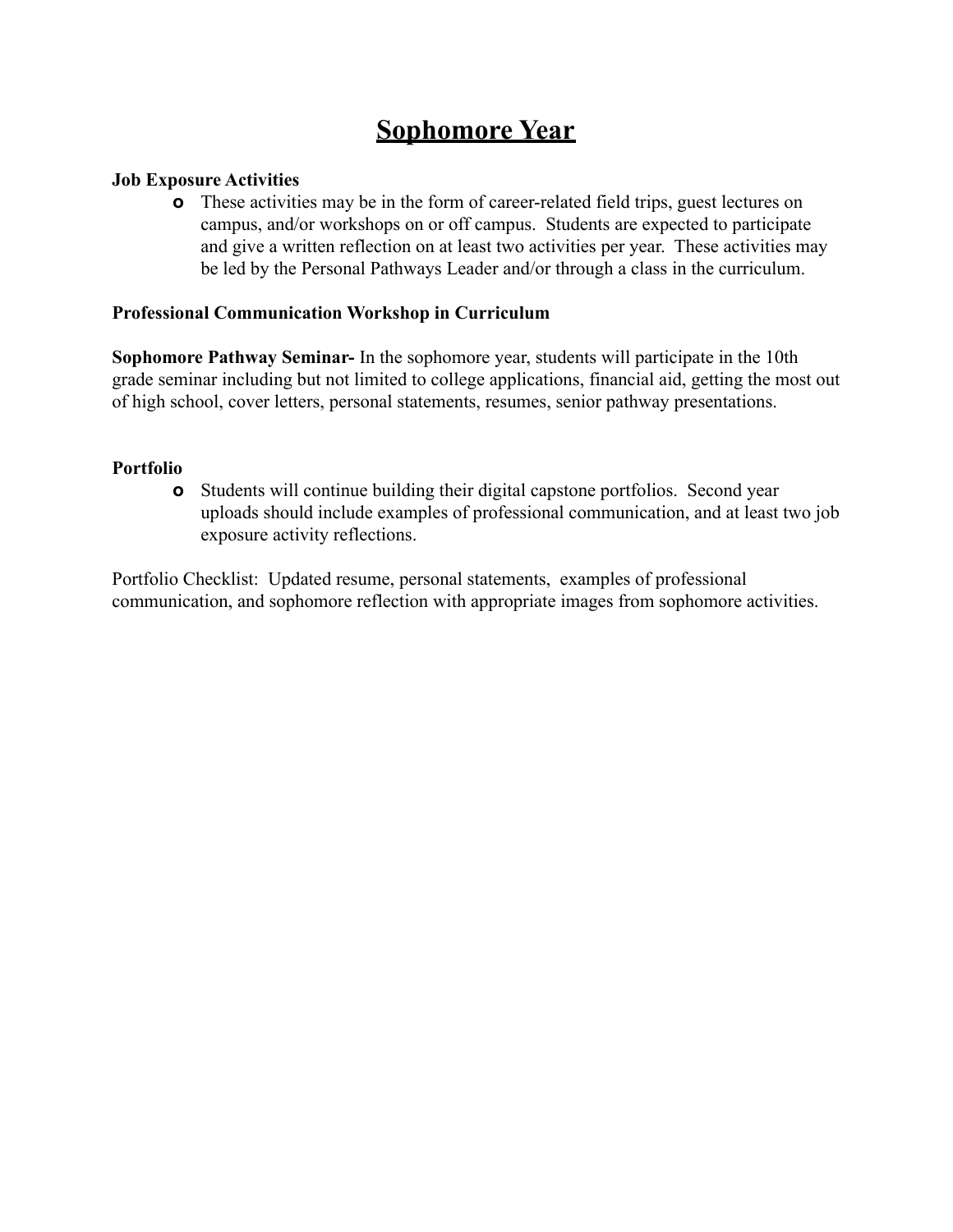# **Junior Year**

# **Focused Job Shadow/Internship/Apprenticeship**

o Each student may complete a job shadow, apprenticeship or approved volunteer experience in a related career pathway by the end of their capstone senior portfolio exhibition. A post-shadow/apprenticeship/volunteer reflection will be required. Guided questions will be provided to complete this task.

## **Job Exposure Activities**

**o** These activities may be in the form of career-related field trips, guest lectures on campus, and/or workshops on or off campus. Students are expected to participate and give a written reflection on at least two activities per year. These activities may be led by the Pathway Leader and/or through a class in the curriculum.

## **Junior Year Seminar/ Interview/Human Resource Workshop**

**o** Students will update resumes and participate in a mock interview workshop. Each student will complete two interviews. Feedback will be provided after the first interview to prepare students for the second. Human resource experts will serve as the interviewers.

## **Portfolio**

**o** Additions to Portfolio will include job shadow/apprenticeship/volunteer reflection, update to cover letter/resume and at least two job exposure activity reflections.

Portfolio Checklist: Written reflection on any pathways events, updated resume, and junior reflection with appropriate images from junior year.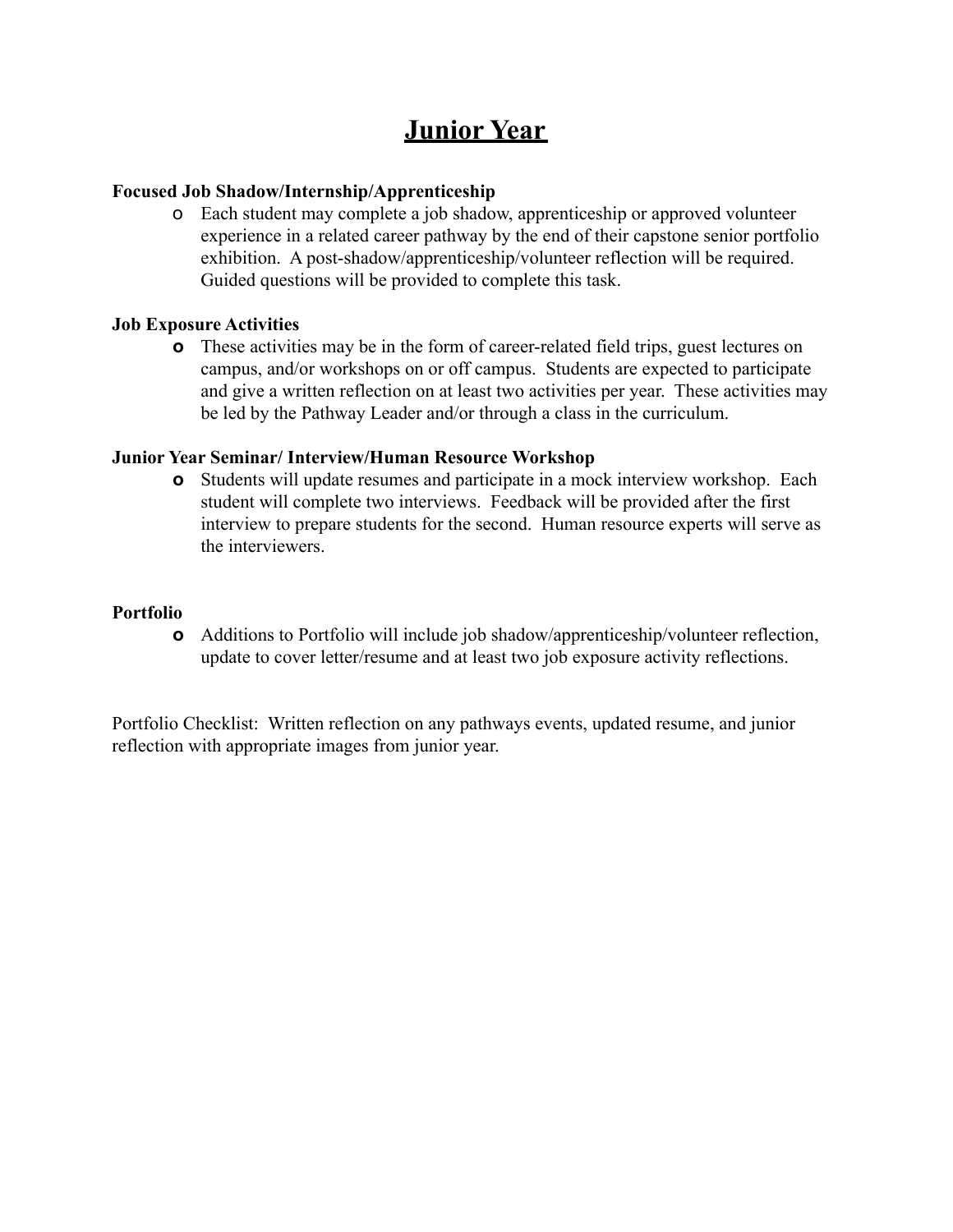# **Senior Year**

# **Job Exposure Activities**

**o** These activities may be in the form of career-related field trips, guest lectures on campus, and/or workshops on or off campus. Students are expected to participate and give a written reflection on at least two activities per year. These activities may be led by the Personal Pathway Leader and/or through a class in the curriculum.

# **College/Job Application Essay or Cover Letter**

**o** Each student will craft a college application essay or job cover letter.

**Senior Seminar** In senior year students will participate in the 12th grade seminar including but not limited to exit interviews with the principal, Google Site portfolios, emotional wellness, conflict resolution, and financial literacy.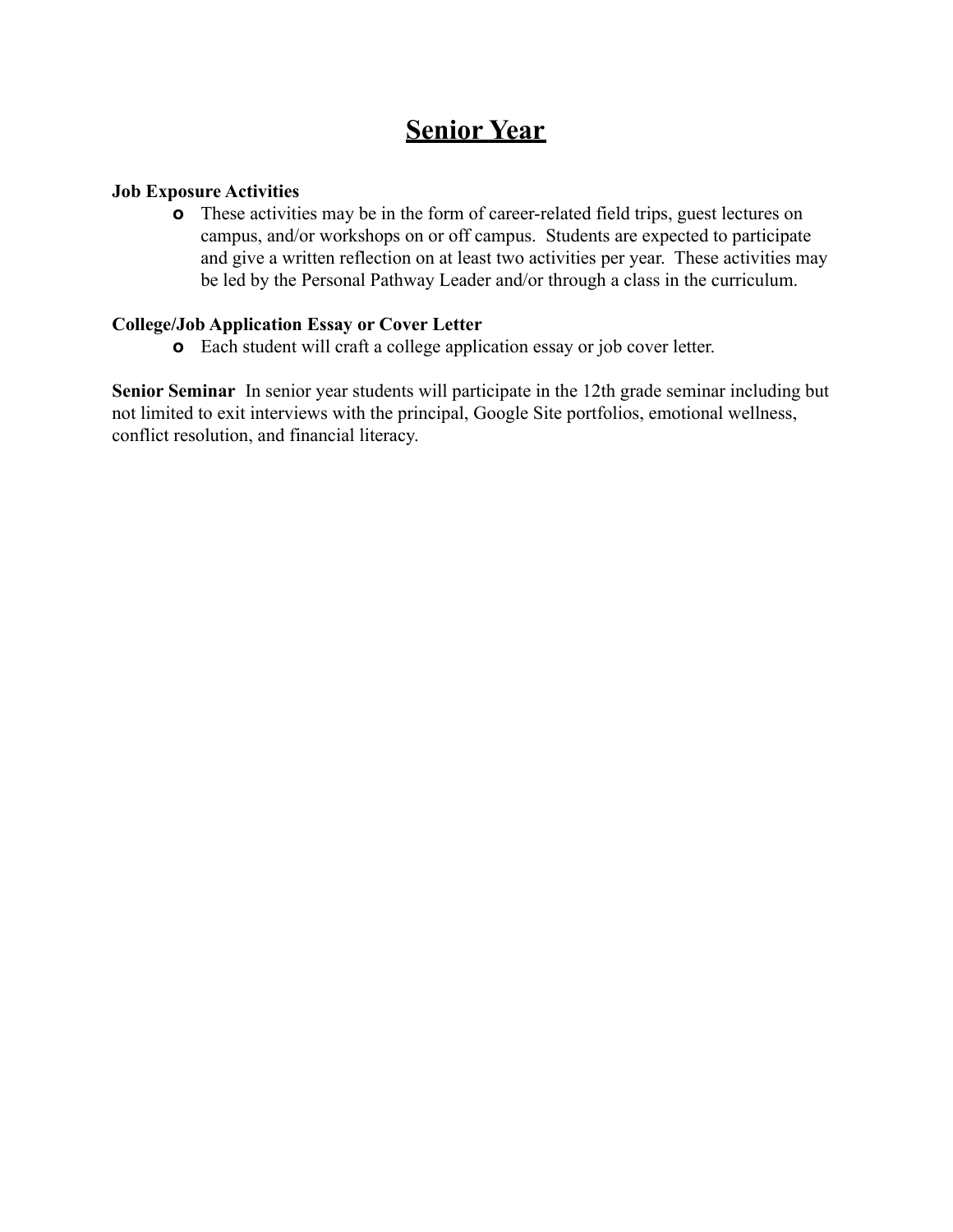## **Pathway for Innovative Arts & Communications**

#### **Pathway Focus**

The Pathway for Innovative Arts & Communications will provide students opportunities to explore careers in the visual arts, performing arts, and communications, as well as enrich themselves with experiences in the arts and humanities, which can support other career paths. The global workforce needs creative, innovative independent thinkers who possess skills beyond core subjects, and who are flexible and resourceful in today's ever-changing world.

#### **Career Pathways**

Career pathways are driven by student interest. Exposure to various careers will be held through pathway seminars, classroom activities, in-school programming, and out-of-school experiences. Career pathways in the pathway for Innovative Arts & Communications can include but are not limited to the following: advertising, arts management, computer-graphics, fine arts, game-design, museum careers, music production, performing arts, web design.

#### **Coursework**

A diverse offering of courses are available in the arts and humanities. Students are required to complete five separate courses from the choices below:

Advanced Computer Graphics: Adv. Photoshop Advanced Computer Graphics: Game Design Advanced Computer Graphics & Videography Advanced Fine Arts: 2-Dimensional Advanced Fine Arts: 3-Dimensional Band Broadcasting Computer Graphics 1 Computer Graphics II Concert Choir Creative Writing I Creative Writing II Drama

Fine Arts & Crafts History of American Popular Music History of Film History of Musical Theater Independent Study: Art Introduction to Art History Journalism Journalism II Music Theory & Composition I Music Theory and Composition II Percussion Ensemble Portfolio Satire

#### **Related Extracurricular Opportunities**

Extracurricular activities provide enriching experiences beyond the curriculum. Students are required to participate in at least one extracurricular activity per year including but not limited to the list below. Other related activities may be considered upon prior approval.

Antelope Film Festival, Art Club, *Avonews* Student Media, Fall Play, *Fragments* Literary Magazine, Marching Band, Concert Choir, Pittsburgh Galleries Project, Spring Musical, Warhol Youth Invasion, Yearbook, National Art Honor Society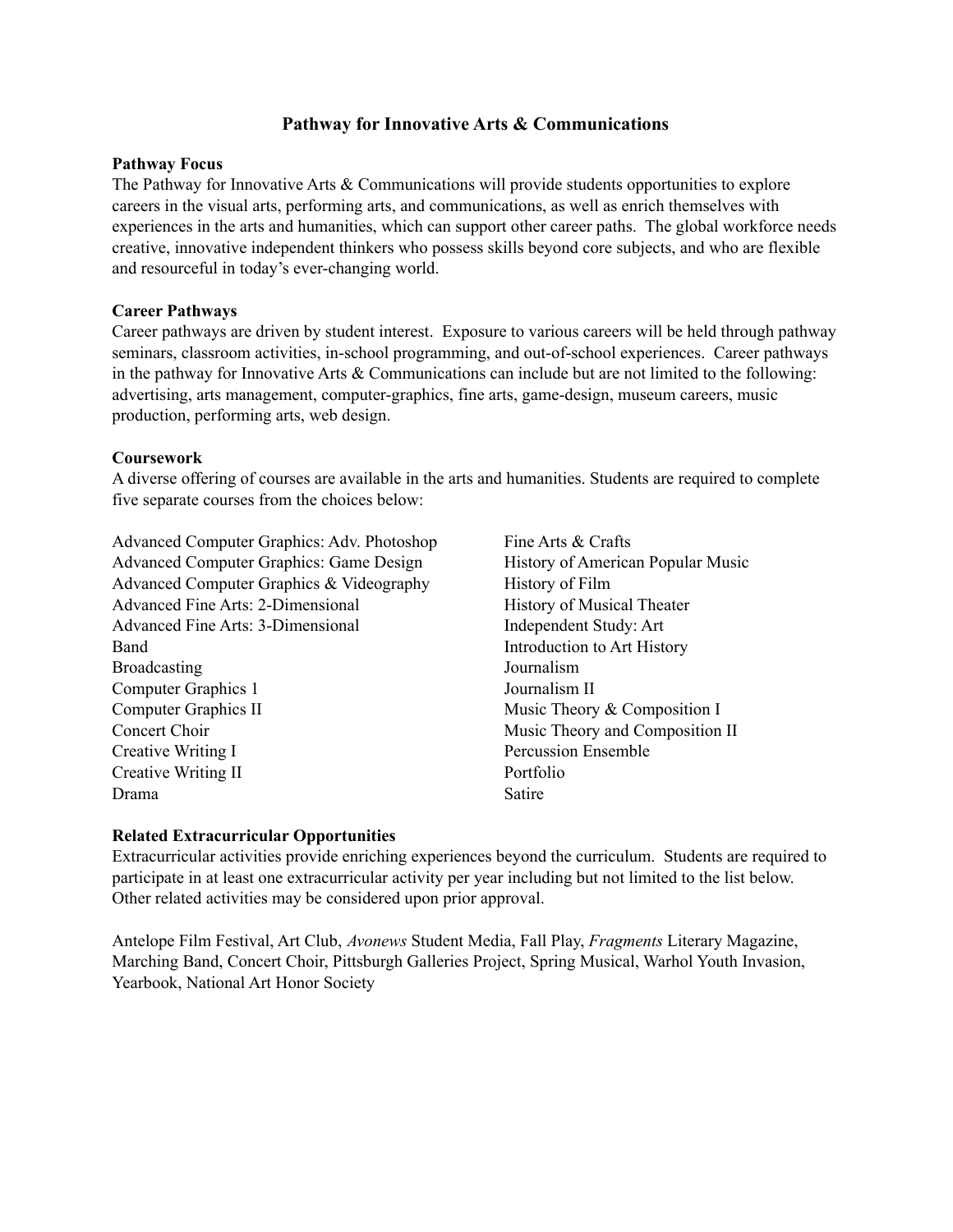# **Pathway for Business, Finance & Entrepreneurship**

## **Pathway Focus**

The Pathway for Business, Finance & Entrepreneurship will provide students exposure to careers in business and financial sectors, as well as entrepreneurship. This pathway provides opportunities for authentic learning experiences catering to specific areas, such as marketing, advertising, accounting, and business creation.

#### **Career Pathways**

Career pathways are driven by student interest. Exposure to various careers will be held through pathway seminars, classroom activities, in-school programming, and out-of-school experiences. Career pathways in the Pathway for Business, Finance  $\&$  Entrepreneurship can include but are not limited to the following: accounting, advertising, banking, entrepreneurism, financial advising, human resources, insurance, logistics, marketing.

#### **Coursework**

A diverse offering of courses are available in multiple areas. Students are required to complete Accounting, Economics, and Introduction to Business. Two additional courses must be taken from the choices below. All are semester courses unless otherwise noted:

#### **Accounting (full year)\***

Advanced Computer Graphics: Adv. Photoshop Advanced Computer Graphics: Game Design Advanced Computer Graphics & Videography Advanced Placement Statistics (full year) Computer Graphics I Computer Graphics II **Economics\*** Entrepreneurship **\*REQUIRED**

Interior Design **Introduction to Business\*** Journalism Probability & Statistics (full year) Psychology Sociology Studio Art/Computer Graphics Portfolio (full year)

#### **Related Extracurricular Opportunities**

Extracurricular activities provide enriching experiences beyond the curriculum. If desired, students may participate in extracurricular activities, including but not limited to the following: Big Data Jam, Student Council, Key Club.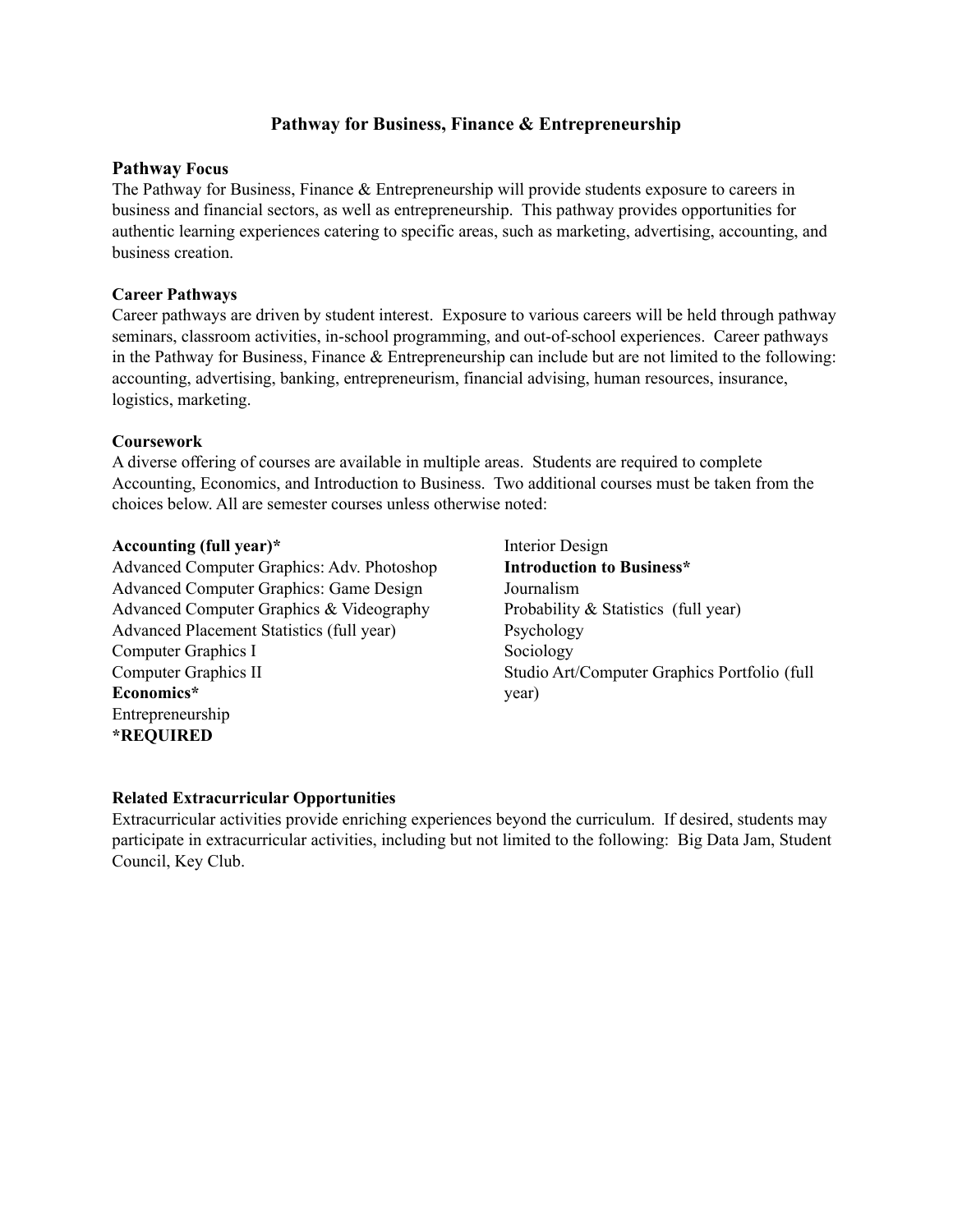## **Pathway for Science, Technology, Engineering, and Mathematics**

#### **Pathway Focus**

The Pathway for Science, Technology, Engineering, and Mathematics is one of two academies that are related to STEAM (Science, Technology, Engineering, Arts, & Mathematics). In this pathway, science, engineering, and technology can be pure or integrated, depending on the area of interest for each student.

## **Career Pathways**

Career pathways are driven by student interest. Exposure to various careers will be held through pathway seminars, classroom activities, in-school programming, and out-of-school experiences. Career pathways can include but are not limited to the following: architecture, astronomy, chemistry (manufacturing, pharmaceutical, etc.), computer programming, computer systems, engineering (various), environmental science, forensics, and software engineering.

## **Coursework**

A diverse offering of courses are available in areas that support engineering, science, and technology. Students are required to complete five separate courses from the choices below (all are semester courses unless otherwise noted). Additionally, each student is required to take one arts course in order to enhance their understanding of the role that design plays in the technological fields.

Advanced Placement Calculus—AB (full year) Advanced Placement Calculus—BC (full year) Advanced Placement Chemistry (full year) Advanced Placement Physics (full year) Astronomy Advanced Placement Statistics - (full year) CHS Programming with Python CHS Website Design and Development Computer Science 3 - (full year) Environmental Science

For ensic Science Intermediate Programming Using Java - (full year) Introduction to Computer Programming 1 Introduction to Engineering Design (full year) Computer Integrated Manufacturing (full year) Probability & Statistics - (full year) STEM Chemistry (full year) STEM Physics (full year) Trigonometry/Pre-Calculus (full year)

## **Related Extracurricular Opportunities:**

Extracurricular activities provide enriching experiences beyond the curriculum. Students are encouraged to participate in at least one extracurricular activity, including but not limited to the following: Technology Student Association, Math League, Pittsburgh Data Jam, and the Westinghouse Science Honors Institute.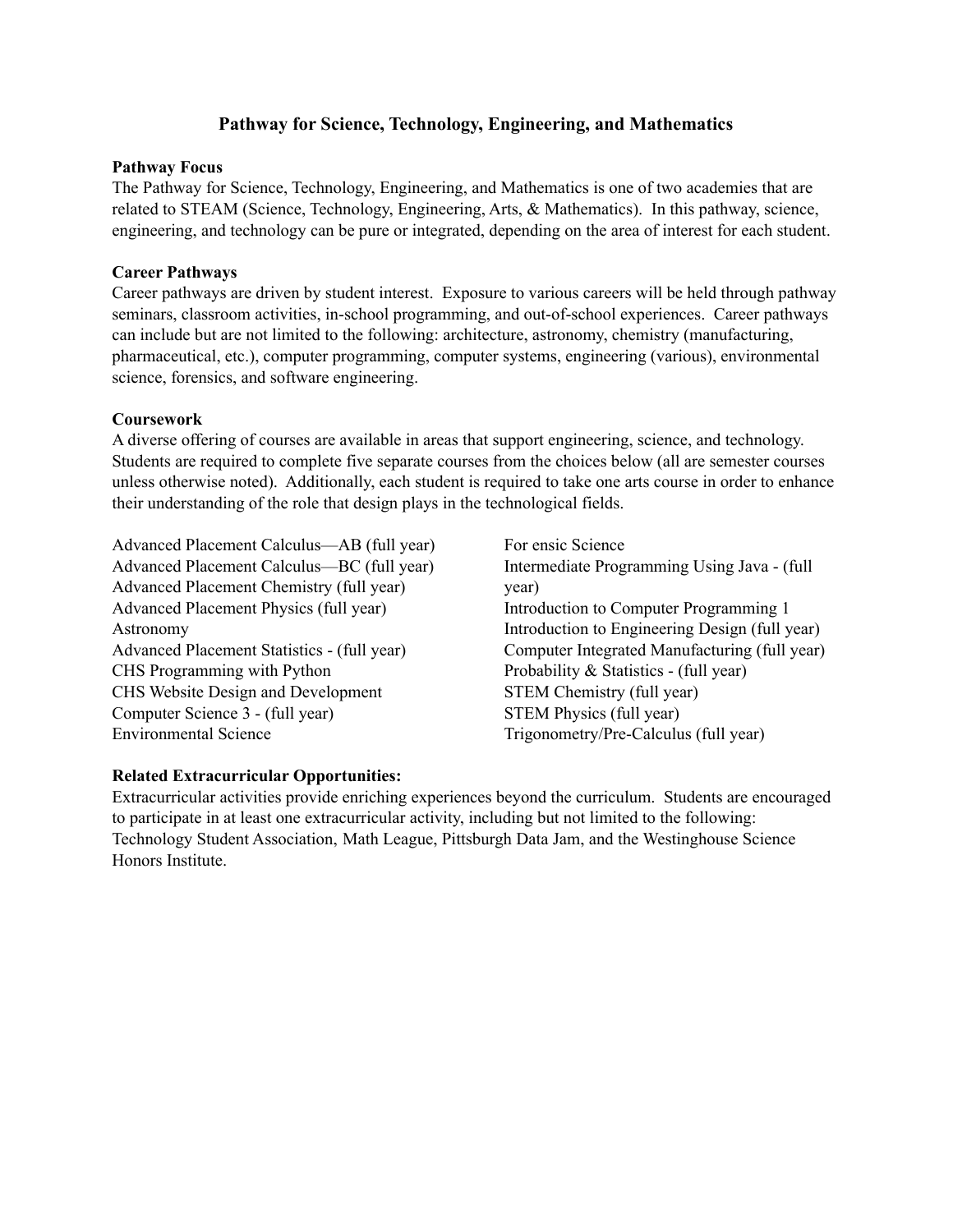## **Pathway for Health & Medicine**

#### **Pathway Focus**

The Pathway for Health & Medicine is one of two academies that are related to STEAM (Science, Technology, Engineering, Arts, & Mathematics). The Health and Medicine pathway will focus on careers in health and medicine and on challenging ethical issues related to 21<sup>st</sup> century health and medical advancements.

## **Career Pathways**

Career pathways are driven by student interest. Exposure to various careers will be held through pathway seminars, classroom activities, in-school programming, and out-of-school experiences. Career pathways in the Pathway for Health  $\&$  Medicine can include but are not limited to the following: anesthesia, imaging technology, medical practice (various), nursing, pharmacy, physical therapy, veterinary practices, etc.

## **Coursework**

A diverse offering of elective courses are available in areas that support medical and biological sciences. Students are required to complete five separate courses from the choices below (all are semester courses unless otherwise noted).

**\***Advanced Placement Biology (full year) **\***CHS Anatomy & Physiology (full year) Advanced Computer Graphics Photoshop Advanced Computer Graphics Videography Advanced Fine Arts: 2-Dimensional Advanced Fine Arts: 3-Dimensional Advanced Placement Calculus—AB (full year) Advanced Placement Calculus—BC (full year) Advanced Placement Chemistry (full year) Chemistry II

Child Development Computer Graphics 1 Computer Graphics 2 Fine Arts & Crafts (full year) Forensic Science Latin I (full year) Psychology Sociology Trigonometry (pre-calculus) (full year)

**\***Students in the Pathway for Health & Medicine must take AP Biology and /or CHS Anatomy & Physiology as one of the five required classes.

## **Related Extracurricular Opportunities:**

Extracurricular activities provide enriching experiences beyond the curriculum. Students are encouraged to participate in at least one extracurricular activity.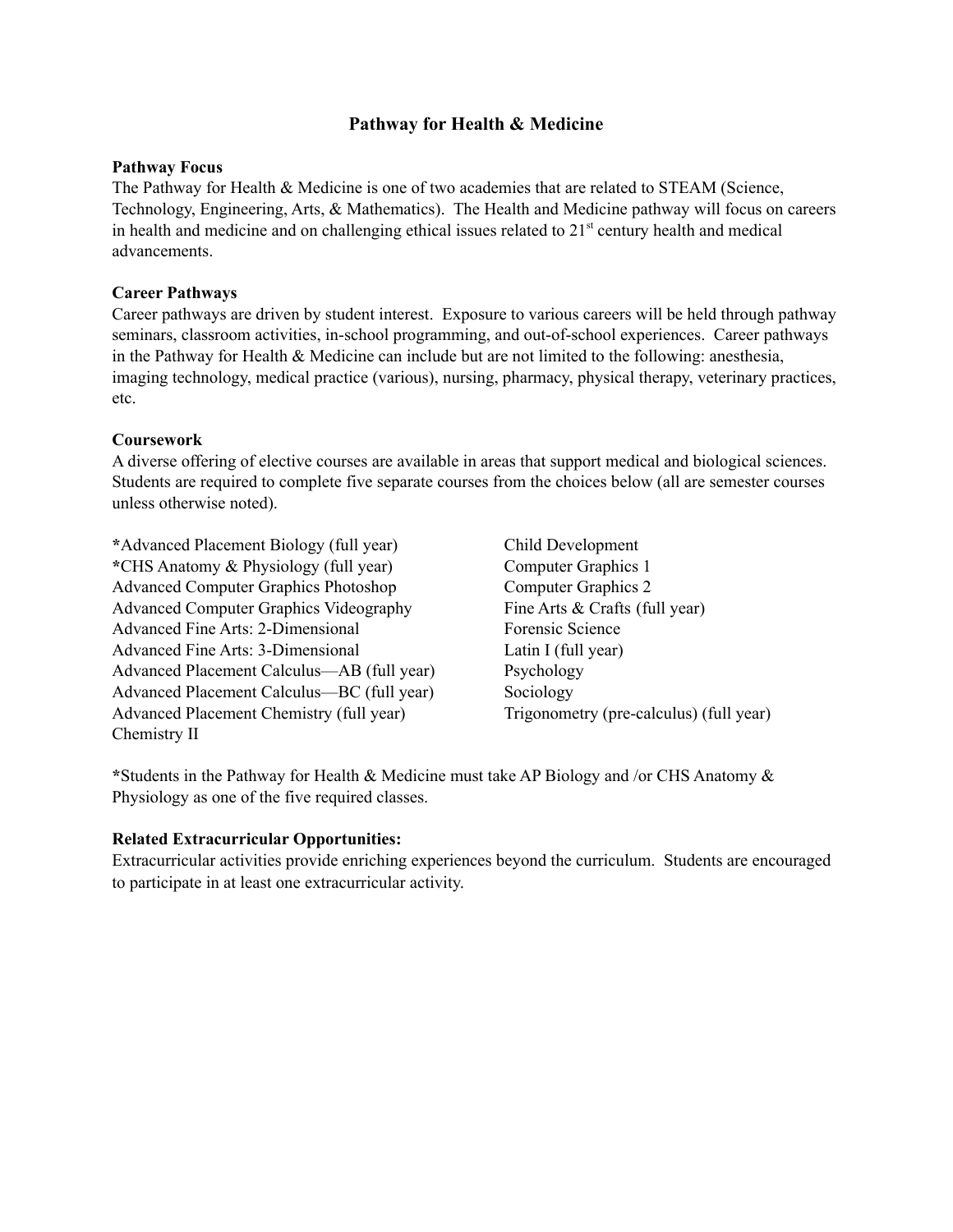## **Pathway for Public & International Relations**

#### **Pathway Focus**

The Pathway for Public & International Relations will provide students an opportunity to explore diversity as related to public policies and globalization. Cultural understanding, the study of world languages, and an awareness of local, state, national and global issues frame the focus of this pathway.

#### **Career Pathways**

Career pathways are driven by student interest. Exposure to various careers will be held through pathway seminars, classroom activities, in-school programming, and out-of-school experiences. Career pathways in the Pathways for Public & International Relations can include but are not limited to the following: civil service, education, foreign service, law, public policy, research, social work

#### **Coursework**

A diverse offering of courses are available in areas that support public and international studies. Students are required to complete five separate courses from the choices below (all are semester courses unless otherwise noted). No more than two world language courses can be applied to the five required courses.

#### **Electives:**

Accounting American Conflicts Anthropology AP Lit and Comp Child Development Conspiracy Theories Creative Writing I Creative Writing II Economics Entrepreneurship Foods

History of Film Introduction to Art History Introduction to Business Journalism I Journalism II Modern Dilemmas Probability & Statistics Psychology Service Learning Sociology Speech

**World Languages (All language classes are full year)**

| French I         | Mandarin Chinese I   |  |
|------------------|----------------------|--|
| French II        | Mandarin Chinese II  |  |
| French III       | Mandarin Chinese III |  |
| CHS French       | AP Mandarin Chinese  |  |
| Latin I          | Spanish I            |  |
| Latin II         | Spanish II           |  |
| Latin III        | Spanish III          |  |
| <b>CHS</b> Latin | CHS Spanish          |  |
|                  |                      |  |

#### **Related Extracurricular Opportunities**

Extracurricular activities provide enriching experiences beyond the curriculum. Students are required to participate in at least one extracurricular activity, including but not limited to the following: Avonews, French Club, Key Club, Latin Club, Model U.N., Spanish Club, Student Council, Global Scholars Program, Chinese Club, Fragments, Yearbook, World Affairs Global Cert